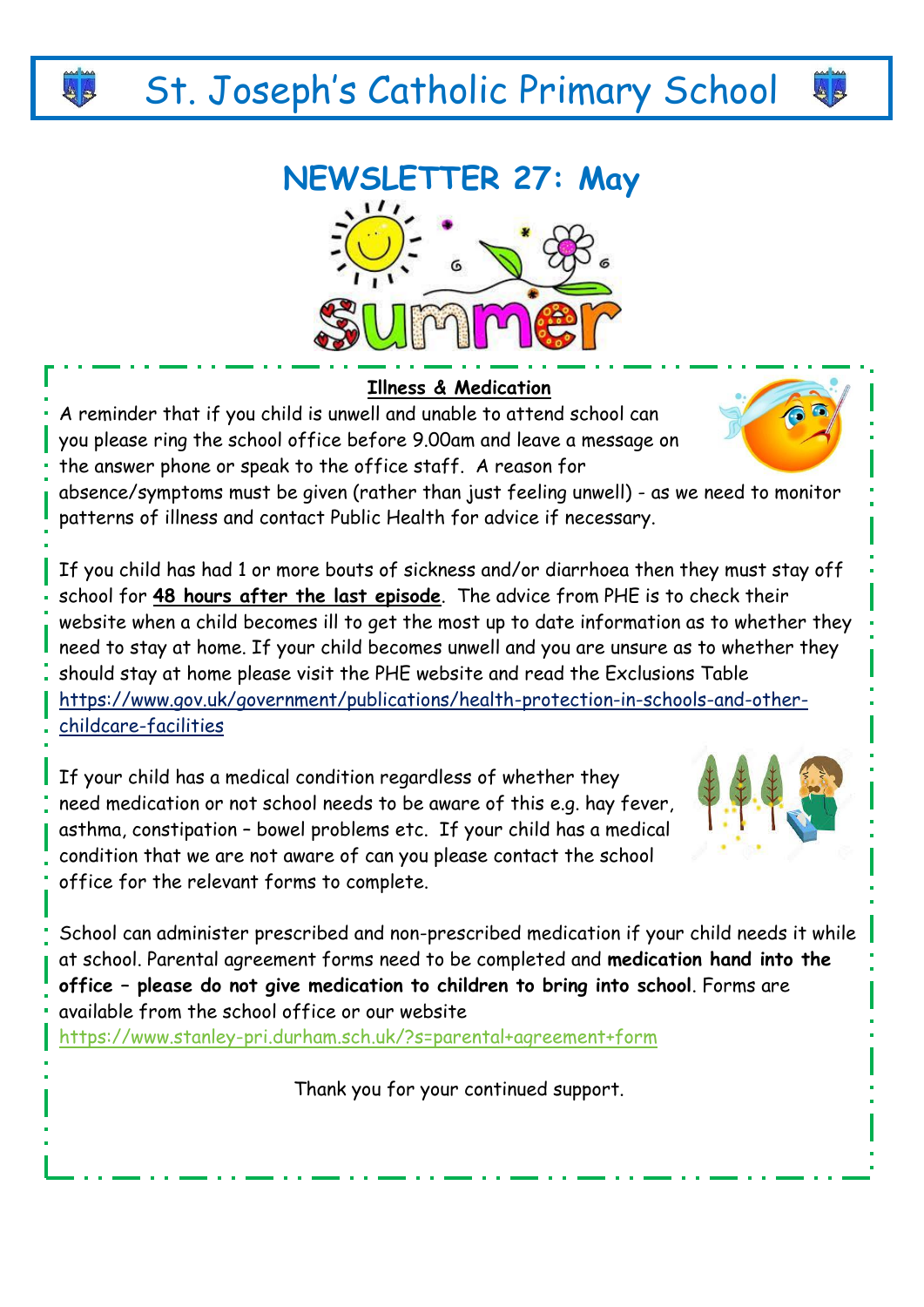#### **School Meals & ParentPay**

Please help us ensure your child has the meal of their choice by booking meals by a Sunday at the latest for the following week. As I am sure you

July 2022).





This week's attendance is:

|  | Nursery Reception   Year1   Year2   Year 3   Year 4   Year 5   Year 6   Whole                    |  |  |  | School |
|--|--------------------------------------------------------------------------------------------------|--|--|--|--------|
|  | $92.9\%$   $91.9\%$   $93.9\%$   $94.2\%$   $94.4\%$   $94.0\%$   $95.8\%$   $96.3\%$   $94.4\%$ |  |  |  |        |

### **Star of the Week** The following children received a Star of the Week certificate this week: • Nursery – Arabella for super effort during our maths activities and some fantastic counting! • Reception – Freddie R for excellent concertation, working hard and being a doubling expert! • Year 1- Aidan for being a very caring friend and helping his peers when they have hurt themselves. • Year 2 - Matthew for some excellent writing in RE about Pentecost • Year 3 – Ava for always having a smile on her face and brightening up our day! • Year 4 - Sophia for working so hard when writing her story plan for 'The Sword in the Stone.' Well done! • Year 5 – Ollie for an excellent portrayal of St Paul's life, following the style of El Salvador crosses